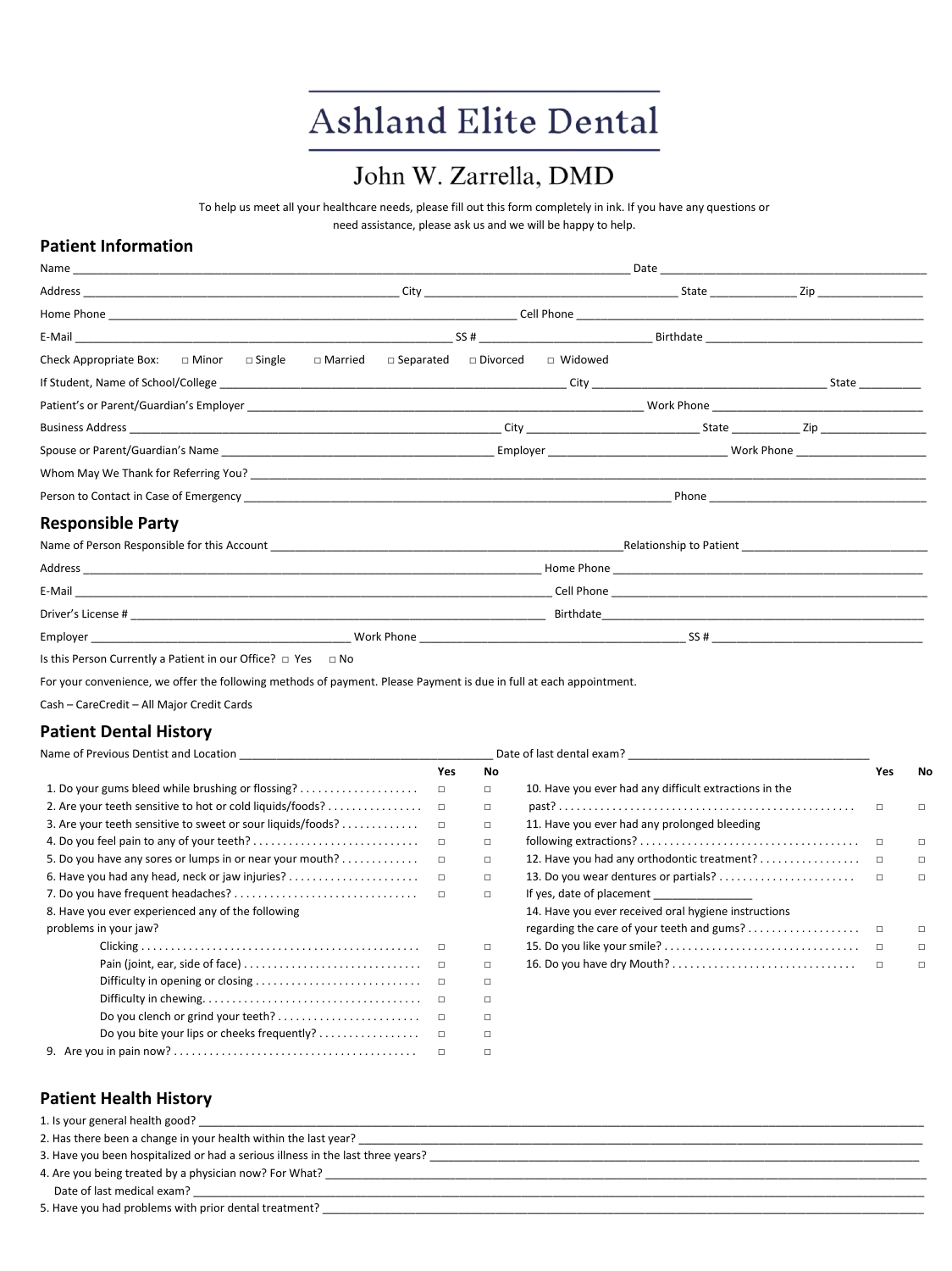| Have you experienced                                                                                               | Yes | <b>No</b> | Yes | No |
|--------------------------------------------------------------------------------------------------------------------|-----|-----------|-----|----|
|                                                                                                                    |     |           |     |    |
|                                                                                                                    |     |           |     |    |
| $\mathsf{Recent\,weight\,loss?}\dots\dots\dots\dots\dots\dots\dots\dots\dots\dots\dots\dots\qquad \Box\qquad \Box$ |     |           |     |    |
|                                                                                                                    |     |           |     |    |
|                                                                                                                    |     |           |     |    |
|                                                                                                                    |     |           |     |    |
|                                                                                                                    |     |           |     |    |
|                                                                                                                    |     |           |     |    |

| Do you have:                                            | Yes    | <b>No</b> |                                                                | <b>Yes</b> | <b>No</b> |
|---------------------------------------------------------|--------|-----------|----------------------------------------------------------------|------------|-----------|
|                                                         | $\Box$ | $\Box$    |                                                                | $\Box$     | $\Box$    |
|                                                         | $\Box$ | $\Box$    |                                                                | $\Box$     | $\Box$    |
|                                                         | $\Box$ | $\Box$    |                                                                | $\Box$     | П         |
|                                                         | $\Box$ | $\Box$    |                                                                | $\Box$     | $\Box$    |
|                                                         | $\Box$ | $\Box$    |                                                                | $\Box$     | $\Box$    |
|                                                         | $\Box$ | $\Box$    |                                                                | $\Box$     | $\Box$    |
|                                                         | $\Box$ | $\Box$    |                                                                | $\Box$     | $\Box$    |
|                                                         | $\Box$ | $\Box$    |                                                                | $\Box$     | $\Box$    |
|                                                         | $\Box$ | $\Box$    |                                                                | $\Box$     | $\Box$    |
|                                                         | $\Box$ | $\Box$    |                                                                | $\Box$     | $\Box$    |
|                                                         | $\Box$ | $\Box$    |                                                                | $\Box$     | $\Box$    |
|                                                         | $\Box$ | $\Box$    |                                                                | $\Box$     | $\Box$    |
| TB, emphysema, other lung diseases or persistent cough? | $\Box$ | $\Box$    |                                                                | $\Box$     | $\Box$    |
| Do you have or have you ever had :                      | Yes    | <b>No</b> |                                                                | Yes        | <b>No</b> |
|                                                         | $\Box$ | $\Box$    |                                                                | $\Box$     | $\Box$    |
|                                                         | $\Box$ | $\Box$    |                                                                | $\Box$     | П         |
|                                                         | $\Box$ | $\Box$    |                                                                | $\Box$     | $\Box$    |
|                                                         | $\Box$ | $\Box$    | Have you ever taken Fosamax, Boniva, Actonel or any medication |            |           |
|                                                         | $\Box$ | $\Box$    |                                                                | $\Box$     | $\Box$    |
| Are you allergic any of the following:                  | Yes    | <b>No</b> | Are you taking:                                                | Yes        | <b>No</b> |
|                                                         | $\Box$ | $\Box$    |                                                                | $\Box$     | $\Box$    |
|                                                         | $\Box$ | $\Box$    |                                                                | $\Box$     | $\Box$    |
|                                                         |        |           | Drugs, medications, over-the-counter medicines                 |            |           |
|                                                         | $\Box$ | $\Box$    |                                                                | $\Box$     | $\Box$    |
|                                                         | $\Box$ | $\Box$    | Blood thinners (such as Coumadin or Warfarin)?                 | $\Box$     | Л         |
|                                                         | $\Box$ | $\Box$    | Medications for opiate dependency?                             | $\Box$     | $\Box$    |
|                                                         | $\Box$ | $\Box$    |                                                                | $\Box$     | $\Box$    |
|                                                         | $\Box$ | $\Box$    |                                                                | $\Box$     | $\Box$    |
|                                                         | $\Box$ | $\Box$    |                                                                |            |           |
|                                                         | $\Box$ | $\Box$    |                                                                |            |           |
| Other?                                                  |        |           |                                                                |            |           |
|                                                         |        |           |                                                                |            |           |

| Women only: | Yes    | <b>No</b> | All patients:                                                 | Yes | <b>No</b> |
|-------------|--------|-----------|---------------------------------------------------------------|-----|-----------|
|             | $\Box$ | $\Box$    | Do you have or have you had any other diseases or medical     |     |           |
|             | $\Box$ | $\Box$    | problems NOT listed on this form? (Example, ADHD, Depression, |     |           |
|             |        | $\Box$    | Learning Disabilities) If so, please explain:                 |     |           |
|             |        |           |                                                               |     |           |

\_\_\_\_\_\_\_\_\_\_\_\_\_\_\_\_\_\_\_\_\_\_\_\_\_\_\_\_\_\_\_\_\_\_\_\_\_\_\_\_\_\_\_\_\_\_\_\_\_\_\_\_\_\_\_

\_\_\_\_\_\_\_\_\_\_\_\_\_\_\_\_\_\_\_\_\_\_\_\_\_\_\_\_\_\_\_\_\_\_\_\_\_\_\_\_\_\_\_\_\_\_\_\_\_\_\_\_\_\_ \_\_\_\_\_\_\_\_\_\_\_\_\_\_\_\_\_\_\_\_\_\_\_\_\_\_\_\_\_\_\_\_\_\_\_\_\_\_\_\_\_\_\_\_\_\_\_\_\_\_\_\_\_\_ \_\_\_\_\_\_\_\_\_\_\_\_\_\_\_\_\_\_\_\_\_\_\_\_\_\_\_\_\_\_\_\_\_\_\_\_\_\_\_\_\_\_\_\_\_\_\_\_\_\_\_\_\_\_

#### **Authorization and Release**

I certify that I have read and understand the above information to the best of my knowledge. The above questions have been accurately answered. I understand that providing incorrect information can be dangerous to my health. I authorize the dentist to release any information including the diagnosis and the records of any treatment or examination rendered to me or my child during the period of such Dental care to third party payors and/or health practitioners. I authorize and request my insurance company to pay directly to the dentist or dental group insurance benefits otherwise payable to me. I understand that my dental insurance carrier may pay less than the actual bill for services. I agree to be responsible for payment of all services rendered on my behalf or my dependents.

|                                | Date         |
|--------------------------------|--------------|
| Hygienist or Doctor Comments : |              |
|                                |              |
|                                | Date<br>Date |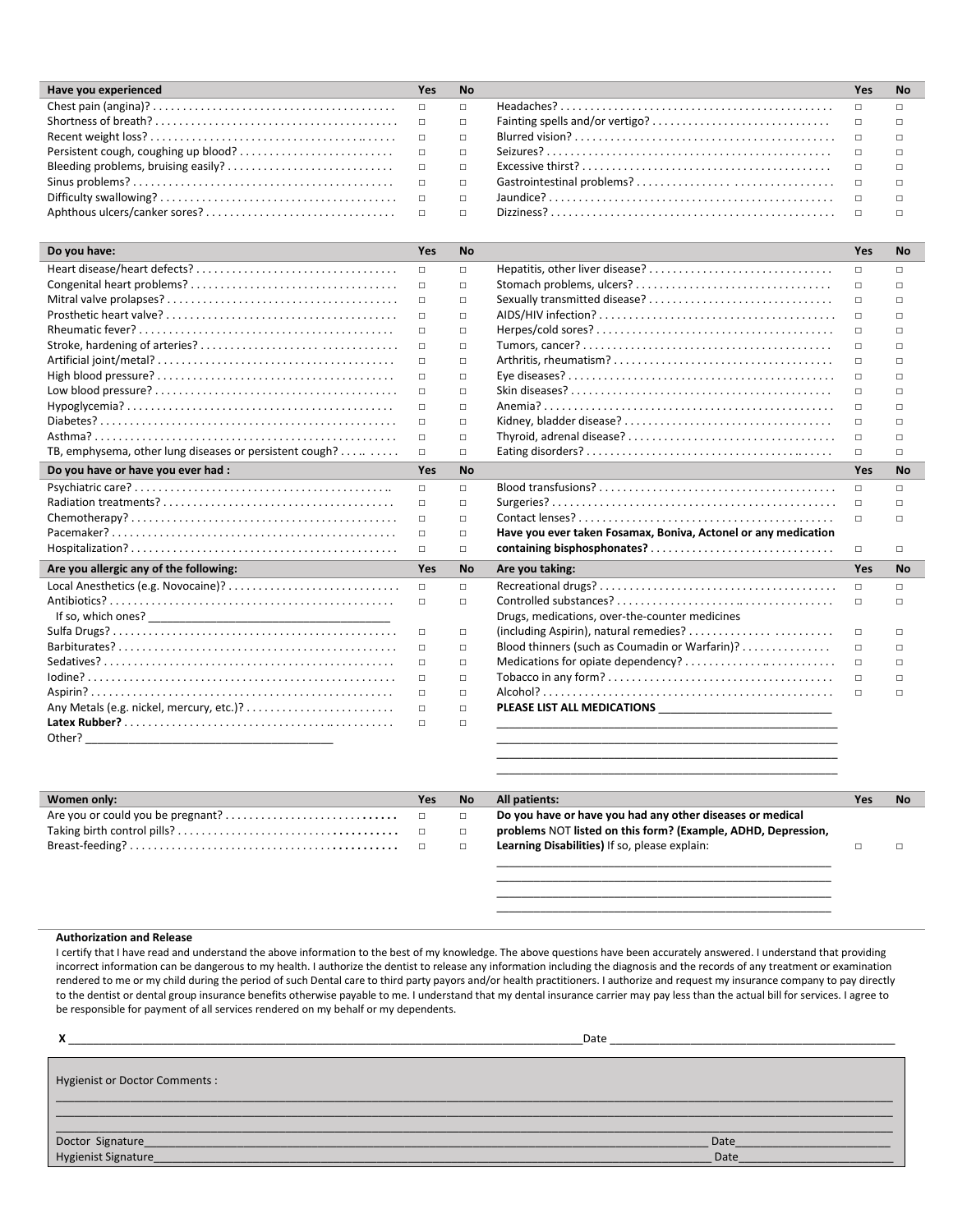# **Ashland Elite Dental**

John W. Zarrella, DMD

### **General Treatment Consent & Office Policies**

1.) Direct Authorization for general treatment (Preventative, Restorative, Prophylaxis and X-rays by Unique Smile Dental Associates. I authorize Ashland Elite Dental for myself /parent/guardian on behalf of the Minor Patient. Initial

#### 2.) **FINANCIAL AGREEMENT**

Payment is due at the time of service. As a courtesy to you, we will submit all charges to your insurance company. Insurance is designed to cover a portion of our fees only; Your Co-pay will be collected at each appointment. I authorize my Insurance Company to make direct payment to Ashland Elite Dental Associates.\_\_\_\_\_ Initial

#### 3.) **CANCELLATION AND FAILURE TO KEEP APPOINTMENT**

We understand that circumstances do arise that can keep you from your scheduled appointment. We require a 72 hour notice to change/cancel any appointment, as a result of this policy the following charges may apply. General/Hygiene \$60.00. Specialist (5 days notice)\$110.00 lnitial

#### 4.) **X-Rays**

Original x-rays are the property of Ashland Elite Dental. If you request to have your x-rays duplicated, there will be a \$28.00 charge. Please allow 72 hours for duplication processing, prior to pick up or mailing. \_\_\_\_\_Initial

#### 5.) **APPOINTMENT REMINDER CARDS/COURTESY CONFIRMATION CALLS/TEXTING/ EMAIL**

I give Ashland Elite Dental permission to send a reminder post card by U.S. post office, via internet, telecommunication. Initial

#### 6.) **COLLECTIONS**

Failure to pay your balance within 90 days; your account will be sent to a collection agency. There will be a \$50.00 charge to process the collections account. \_\_\_\_\_\_ Initial

By signing below, I understand and agree to the above listed General Consent for Treatment and Office Policies, for treatment and services rendered.